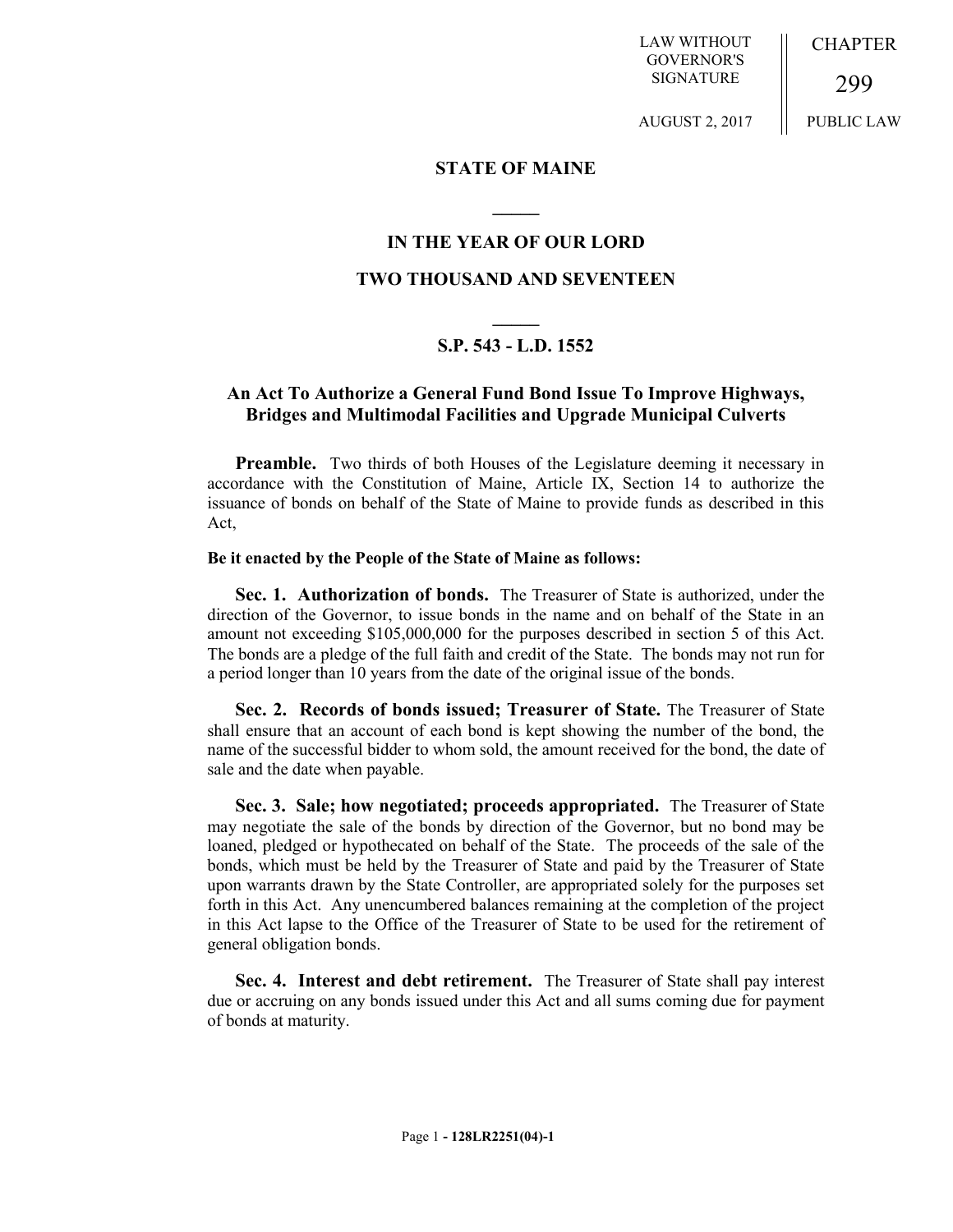**Sec. 5. Disbursement of bond proceeds from General Fund bond issue.**  The proceeds of the sale of the bonds authorized under this Act must be expended as designated in the following schedule under the direction and supervision of the agencies and entities set forth in this section.

#### **TRANSPORTATION, DEPARTMENT OF**

Provides funds to construct, reconstruct or rehabilitate Priority 1, Priority 2 and Priority 3 state highways under the Maine Revised Statutes, Title 23, section 73, subsection 7 and for associated improvements, for the department's municipal partnership initiative and to replace and rehabilitate bridges.

Total \$80,000,000 \$80,000,000 \$80,000,000 \$80,000,000 \$80,000,000 \$80,000 \$80,000 \$80,000 \$90,000 \$90,000 \$90,000 \$90,000 \$90,000 \$90,000 \$90,000 \$90,000 \$90,000 \$90,000 \$90,000 \$90,000 \$90,000 \$90,000 \$90,000 \$90,000 \$90,

Provides funds for facilities or equipment, including property acquisition, related to ports, harbors, marine transportation, aviation, freight and passenger railroads, transit and bicycle and pedestrian trails that preserve public safety or otherwise have demonstrated high economic value.

Total \$20,000,000 \$20,000,000 \$20,000,000 \$20,000,000 \$20,000 \$20,000 \$20,000 \$20,000 \$20,000 \$20,000 \$20,000 \$

## **ENVIRONMENTAL PROTECTION, DEPARTMENT OF**

Provides funds for a competitive grant program that matches local funding for the upgrade of municipal culverts at stream crossings in order to improve fish and wildlife habitats and increase community safety. Eligible project sponsors include local governments, municipal conservation commissions, soil and water conservation districts and private nonprofit organizations. A proposal for funding from an eligible project sponsor must include a map and summary of the proposed project, describing how it meets the following criteria:

1. Contribution to competitive grant program goals. The extent to which the proposed project allows communities to more effectively prepare for storm and flood events and advances the goals of restoring habitat for fish, including sea-run fish and native brook trout, and wildlife, including:

A. The priority status of the culvert to be upgraded or replaced for native brook trout and sea-run fish restoration, based on available stream survey data, statewide prioritization for aquatic connectivity and presence in priority watersheds of salmon, alewives and other diadromous fishes;

B. Confirmation that the culvert proposed for upgrade or replacement is on a municipal road, not a state road or private road;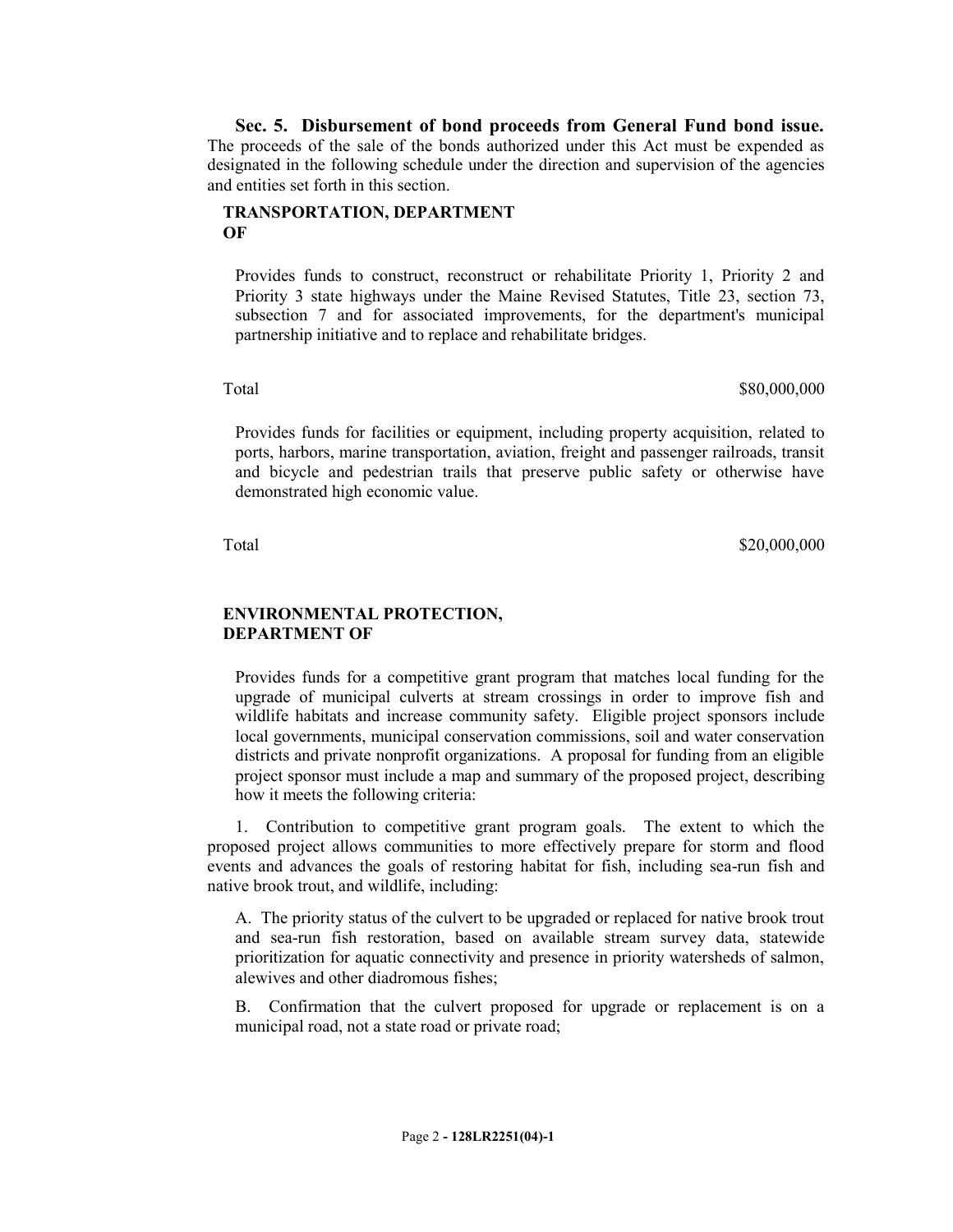C. The extent to which the proposed project meets the Department of Environmental Protection's design standard of at least 1.2 times the stream's bankfull width, with a natural stream bottom or embedded structure, and meets or exceeds the Department of Transportation's 100-year flood standard;

D. The degree of urgency of the proposed project, including whether a culvert is at high risk of failure due to age, location within a watershed or reach with high flood risk or severe flood history; and

E. The expected contribution to reducing the frequency or severity of flooding to upstream and downstream communities and improving storm water management within the proposed project area; and

2. Cost-effectiveness. The extent to which the proposed project represents an efficient and cost-effective investment, including the proportion of total project funding that will be provided from other sources and the potential avoided costs associated with the proposed project. Funds may not be used to cover all of the costs associated with a proposed project.

Total \$5,000,000 \$5,000,000 \$5,000,000 \$5,000,000 \$5,000,000 \$5,000 \$5,000 \$5,000 \$5,000 \$5,000 \$1,000 \$1,000 \$1,000 \$1,000 \$1,000 \$1,000 \$1,000 \$1,000 \$1,000 \$1,000 \$1,000 \$1,000 \$1,000 \$1,000 \$1,000 \$1,000 \$1,000 \$1,000

**Sec. 6. Contingent upon ratification of bond issue.** Sections 1 to 5 do not become effective unless the people of the State ratify the issuance of the bonds as set forth in this Act.

**Sec. 7. Appropriation balances at year-end.** At the end of each fiscal year, all unencumbered appropriation balances representing state money carry forward. Bond proceeds that have not been expended within 10 years after the date of the sale of the bonds lapse to the Office of the Treasurer of State to be used for the retirement of general obligation bonds.

**Sec. 8. Bonds authorized but not issued.** Any bonds authorized but not issued within 5 years of ratification of this Act are deauthorized and may not be issued, except that the Legislature may, within 2 years after the expiration of that 5-year period, extend the period for issuing any remaining unissued bonds for an additional amount of time not to exceed 5 years.

**Sec. 9. Referendum for ratification; submission at election; form of question; effective date.** This Act must be submitted to the legal voters of the State at a statewide election held in the month of November 2017. The municipal officers of this State shall notify the inhabitants of their respective cities, towns and plantations to meet, in the manner prescribed by law for holding a statewide election, to vote on the acceptance or rejection of this Act by voting on the following question:

"Do you favor a \$105,000,000 bond issue for construction, reconstruction and rehabilitation of highways and bridges and for facilities or equipment related to ports, harbors, marine transportation, freight and passenger railroads, aviation, transit and bicycle and pedestrian trails, to be used to